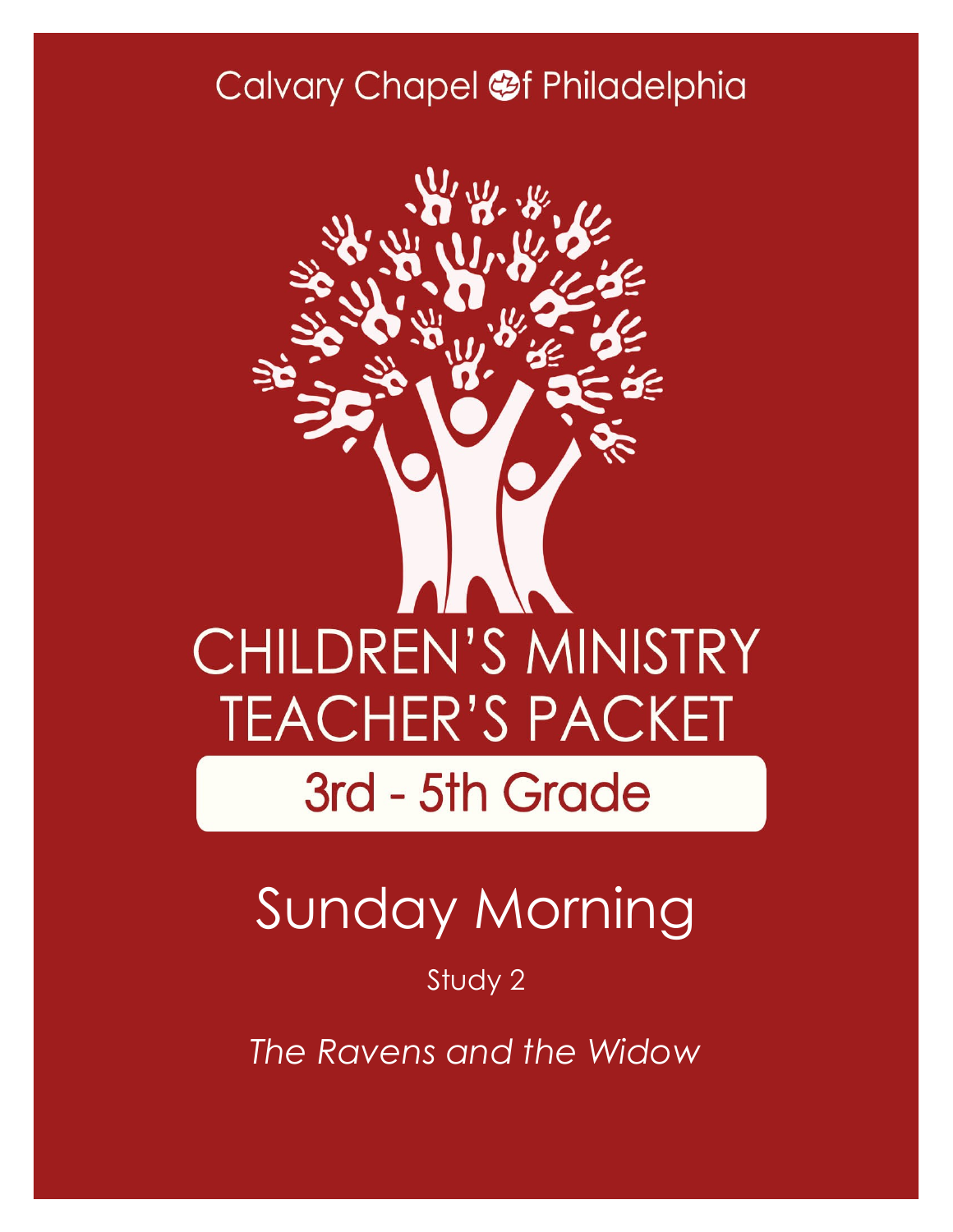## The Ravens and the Widow

The Objective is the key concept for this week's lesson. It should be the main focus of the study.

These are the key verses that you will find helpful in teaching your study this week. The "Main passage" is the basis of the study, where the other verses support the objective of the lesson.

There is a memory verse for the students that relates to every study. If a student can memorize the verse for the following week you may give them a prize from the "reward box" found on your cart.

An introductory activity or question that will settle the class, draw their attention to the study and prepare their hearts for God's Word.

**Objective To show the students how God protected and provided for Elijah, and that He does the same for us today.** 

### **Key Verses**

1 Kings 17:1-16—Main Teaching Passage Matthew 6:25-34 Luke 4:24-26

### **Memory Verse** - Luke 12:24

"Consider the ravens, for they neither sow nor reap, which have neither storehouse nor barn; and God feeds them. Of how much more value are you than the birds?"

## **Hook**

Review last week's memory verse, James 5:17.

Ask the kids if they have can remember a time God provided something that they or their family needed (a job for a parent, a car, food, healing, etc.) Have them share.

Think about God's faithfulness in your own life. Has God ever provided for you in a time of need? Share your example while the kids are thinking.

Today we are going to see how God provided food and water for Elijah during the drought.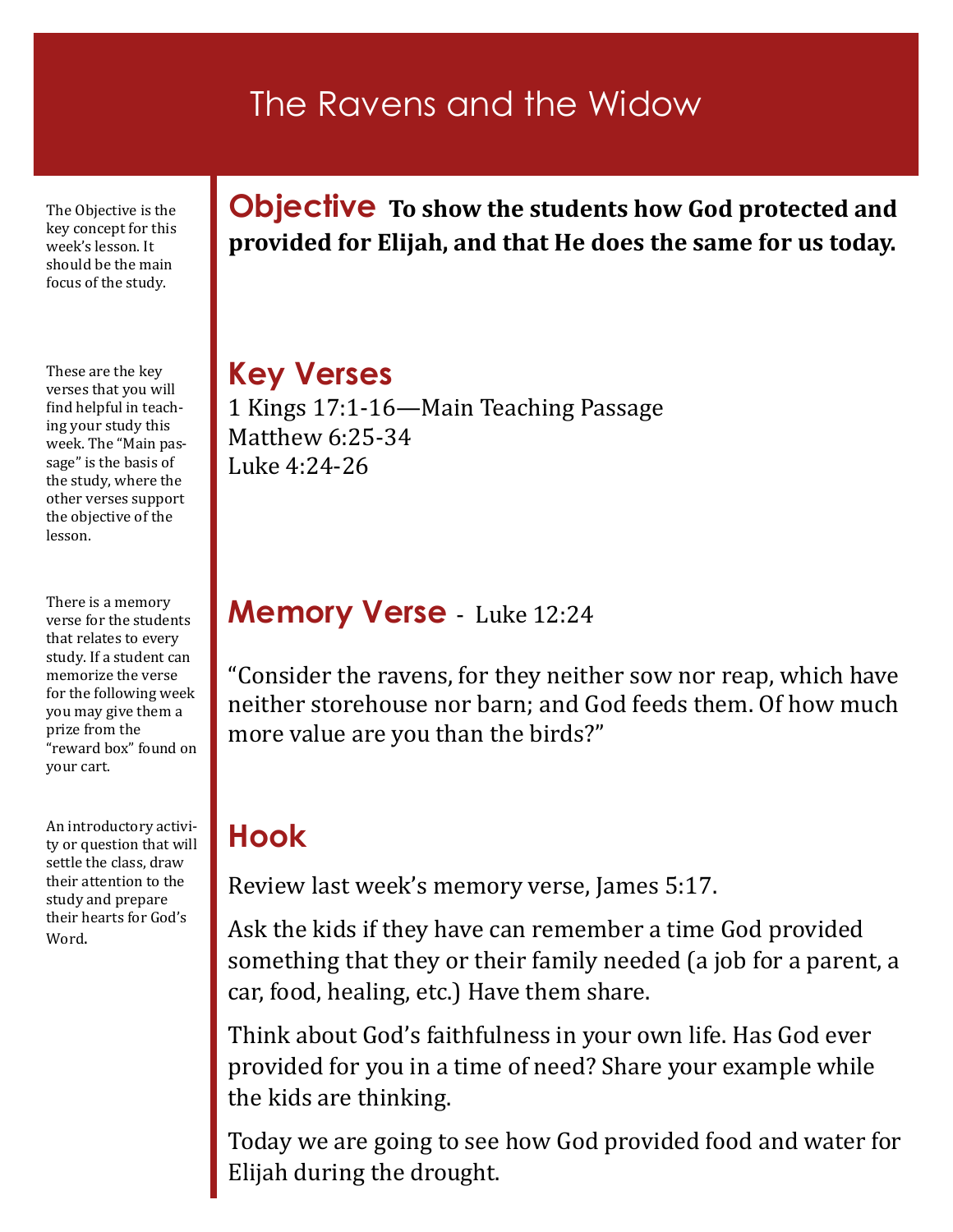What does the Bible say? This is where we will read a passage or series of passages that teach on the subject of the day.

The interpretation/ exegesis of the passage. What does this passage mean? How does this passage apply to my life?

# BOOK

Remember, it was during the reign of the wicked king Ahab that Elijah the prophet declared, *"*The LORD God of Israel lives." He said that by the word of the LORD, there would be a terrible drought for years, and after delivering this message to Ahab, God told Elijah to hide at a brook called Cherith. There he would live for a time, receiving food from ravens and drinking from the brook. Eventually, the brook dried up because there had been no rain, so Elijah again received instruction from the LORD to leave from there and go to Zarephath, where he would again be provided for, but this time by a widow.

As Elijah arrived in Zarephath, he saw a widow gathering sticks. He asked her for a drink and some food, but she said that she was gathering sticks for a fire to prepare what little food she had left for her and her son before they died, since they had nothing else left to eat. Elijah told her not to fear, but to fetch him a drink and share some food with him, declaring that the LORD God of Israel would not let her oil or flour run out until it started to rain again. She went and did this, and it was as Elijah said. They were able to eat day after day. The flour never got used up, and the oil jar never ran dry, just as the LORD had promised.

## LOOK

Maybe you have heard it said, "Where God guides, God provides." This was certainly true of Elijah, and it remains true for us today. Elijah's name means, "The LORD is God." His name and his message were the same. He had reminded King Ahab that the God of Israel was the living God, and that even if the rest of the country bowed to Baal, Elijah would stand before the LORD. As we stand before the LORD and live for Him, we can be assured of His provision and blessing in our lives. This is an important point. Elijah was provided for in his obedience to God's leading. If Elijah had not gone to the brook Cherith, he would not have had anything to eat or drink. The same applies if he hadn't gone to Zarephath. Where God guides, God provides.

But God doesn't always do things the way we would do them. We trust His ways are best, but no doubt Elijah would not have chosen ravens to deliver his food, as ravens were among those animals that were listed as unclean in the Law, and no doubt he would not have gone to Zarephath, which was enemy territory, and arguably very dangerous. But whether we are in the midst of enemies, in our homes, or anywhere in between, we are never safer than when we are living in God's will, and never in more danger than when we are outside of it.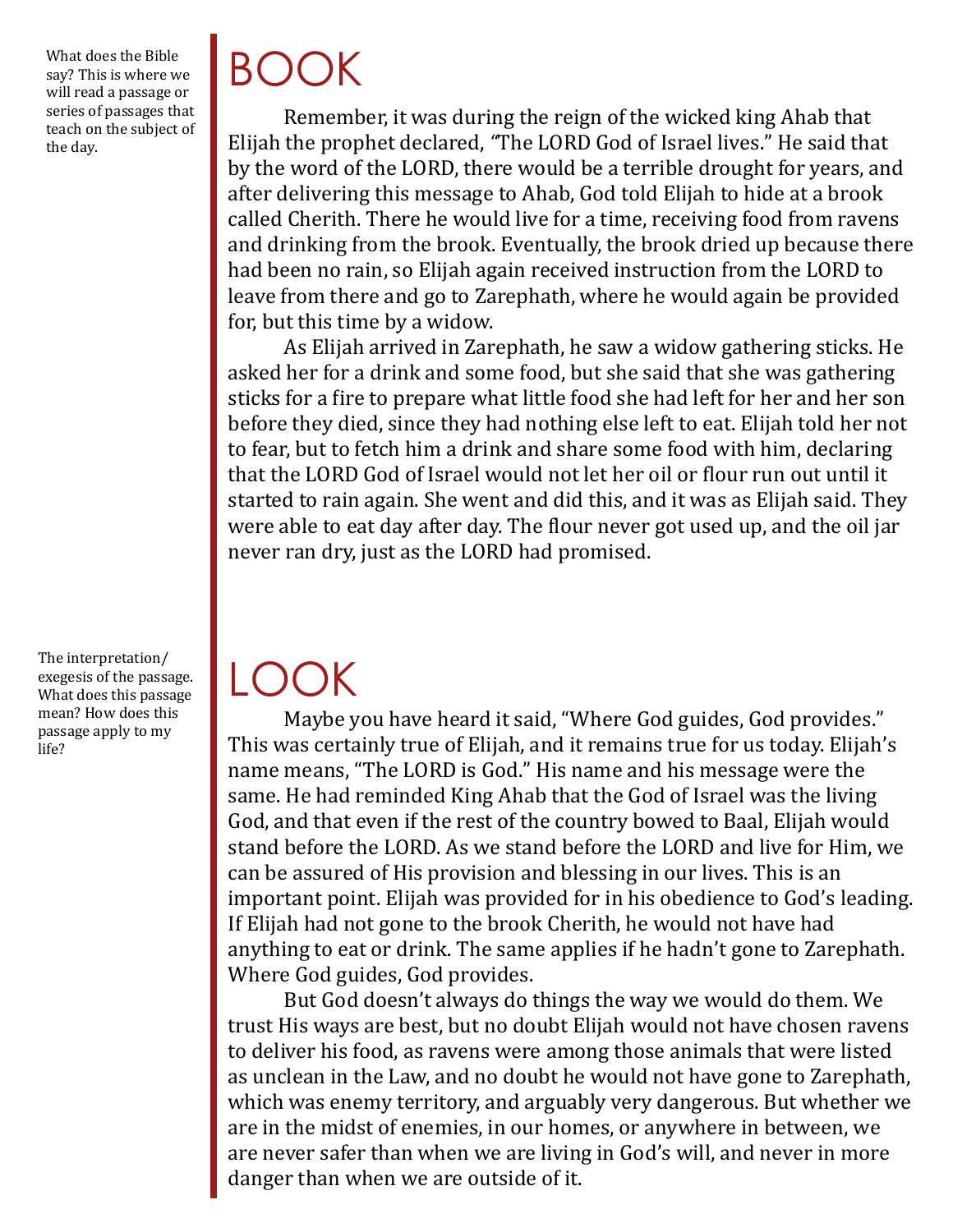## LOOK (Continued)

We soon see why Elijah was sent to this widow in particular. She and her son were on the brink of starvation! But God had another plan. Part of that plan was to provide food and drink for Elijah, and the other part was to show this woman and her son that the LORD God of Israel was the true and living God and cared for them very much. God often leads his people into situations that they might find hard or uncomfortable, but remember, He doesn't just have a plan to prosper *you* to give *you* a future and a hope. He also has a plan for your neighbor, and your friend, your unsaved family member, and over seven billion other people on the planet. Sometimes, you will get to be a part of God's plan for someone else, so even in difficult circumstances we trust His ways are best.

It's hard for us to imagine what it would be like to depend on God for our food and water every day. Most of us don't worry about where our next meal will come from. If anything, we worry about what that meal will be and whether we will like it or not. But at the brook, Elijah waited for the ravens twice a day for food, and at the widow's house, they depended on the Lord to keep filling the flour and oil. But the lesson remains: it is God who provides our daily needs to us.

The same God who feeds the ravens can use the ravens to feed His people, and the same God who can multiply fish and bread to feed thousands can multiply flour and oil each day to feed a widow and her son. Jesus told us not to worry about what we will eat or drink or wear, but to seek first the kingdom of God and His righteousness, and to pray for God's daily provision for the things we need. He may provide for us in ways we would not have chosen, but His ways will always be better, and a fridge that always has food is just about as remarkable as a replenishing pot of flour and oil, and it should cause our hearts to praise our God who provides.

## TOOK

As a class, memorize Luke 12:24.

**Pray:** Ask the Lord to continue to provide for your needs and thank Him for taking care of you. Thank Him for breath in your lungs, clean water to drink, food to eat, and for everything else He has provided for you today.

**Parent Question:** How did God provide food and water for Elijah?

What is my response to this passage of Scripture? How should my life change according to what this passage teaches me? What are the practical things I can do throughout the week to make this true in my life?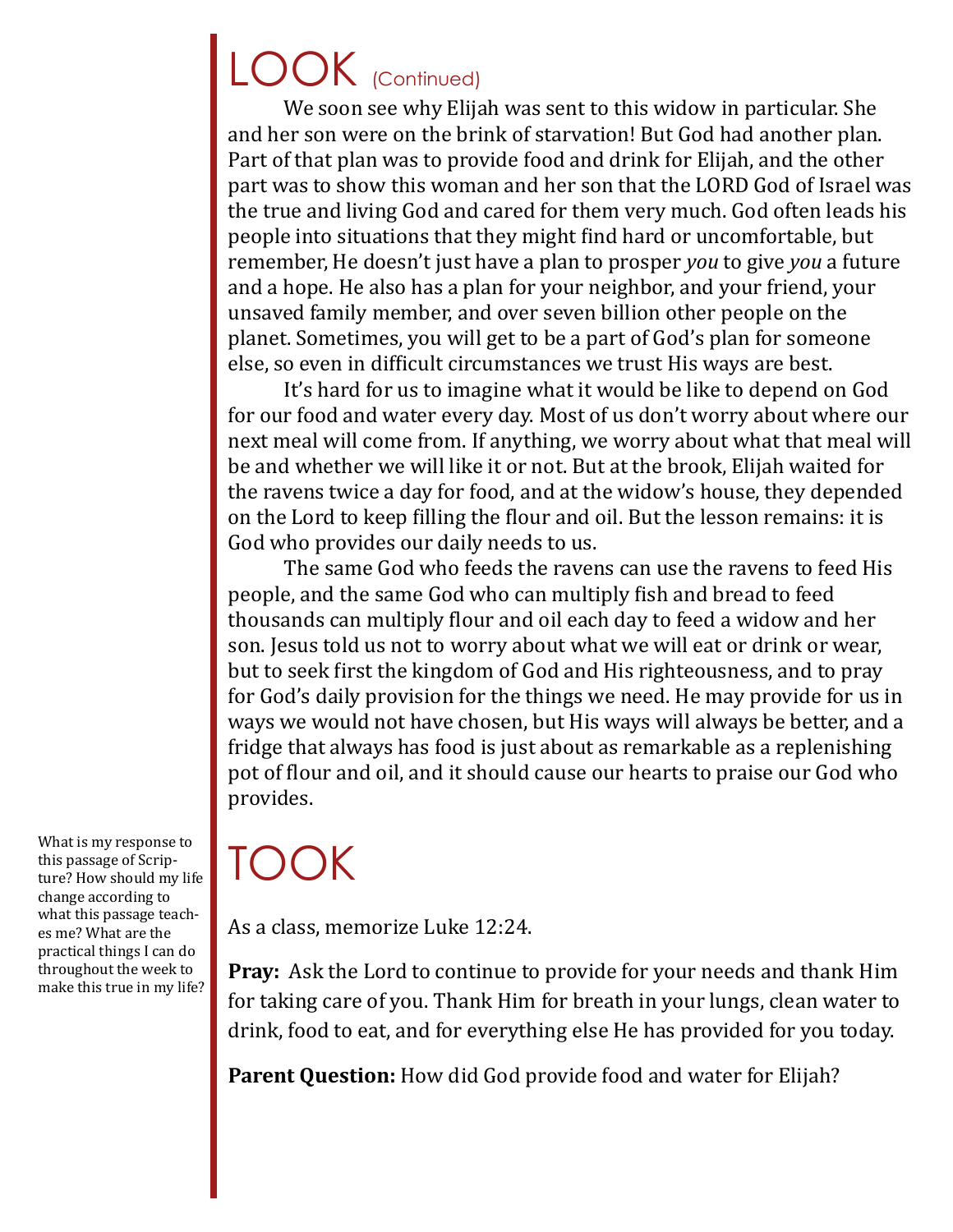# FURTHER STUDY

## **Commentary on 1 Kings 17:1-16 by David Guzik**

A. Elijah prays for drought and experiences God's provision.

1.  $(1$ Ki 17:1) Elijah tells of the Lord's judgment.

**And Elijah the Tishbite, of the inhabitants of Gilead, said to Ahab, "***As* **the Lord God of Israel lives, before whom I stand, there shall not be dew nor rain these years, except at my word."**

a. **Elijah the Tishbite**: At this crucial time in the history of Judah and Israel, the Prophet **Elijah** suddenly appeared. He became the dominant spiritual force in Israel during the dark days of Ahab's apostasy.

i. The name **Elijah** means,*Yahweh is my God*. In the days when Ahab's government officially supported the worship of Baal and other gods, even the *name* of this prophet told the truth.

ii. It was a crucial time in the history of Israel. It looked as if the worship of the true God might be completely eliminated in the northern kingdom. "The land swarmed with the priests of Baal and of the groves – proud of Court favour; glorying in their sudden rise to power; insolent, greedy, licentious, and debased. The fires of persecution were lit, and began to burn with fury." (Meyer)

iii. "The whole land seemed apostate. Of all the thousands of Israel, only seven thousand remained who had not bowed the knee or kissed the hand to Baal. But they were paralysed with fear; and kept so still, that their very existence was unknown by Elijah in the hour of his great loneliness." (Meyer)

b. **There shall not be dew nor rain these years, except at my word**: This was a dramatic demonstration against the pagan god Baal, who was thought to be the sky god, the god of the weather. Elijah showed that through his prayers to the God of Israel, Yahweh was mightier than Baal.

i. "The old religion against the new; the child of nature against the effeminate child of the courts; camel's hair against soft clothing; moral strength against moral weakness." (Meyer)

ii. Elijah was not merely the *prophet* of this drought – in the sense of prayer, he was *the cause* of the drought. He prayed and it happened. [James 5:17](https://www.blueletterbible.org/kjv/james/5/17-18/s_1151017)-18 makes this clear: *Elijah was a man with a nature like ours, and he prayed earnestly that it would not rain; and it did not rain on the land for three years and six months. And he prayed again, and the heaven gave rain, and the earth produced its fruit.*

c. **As the Lord God of Israel lives, before whom I stand**: This statement of Elijah shows the source of his strength. It is specifically said *Elijah was a man with a nature like ours* [\(James 5:17\)](https://www.blueletterbible.org/kjv/james/5/17/s_1151017). Yet he showed a strength greater than most of us in our life with God. We must pay attention to these indications to the source of Elijah's strength.

i. **As the Lord God of Israel lives**: Everyone else felt that the Lord was dead, but for Elijah the Lord lived. He was the supreme reality of Elijah's life.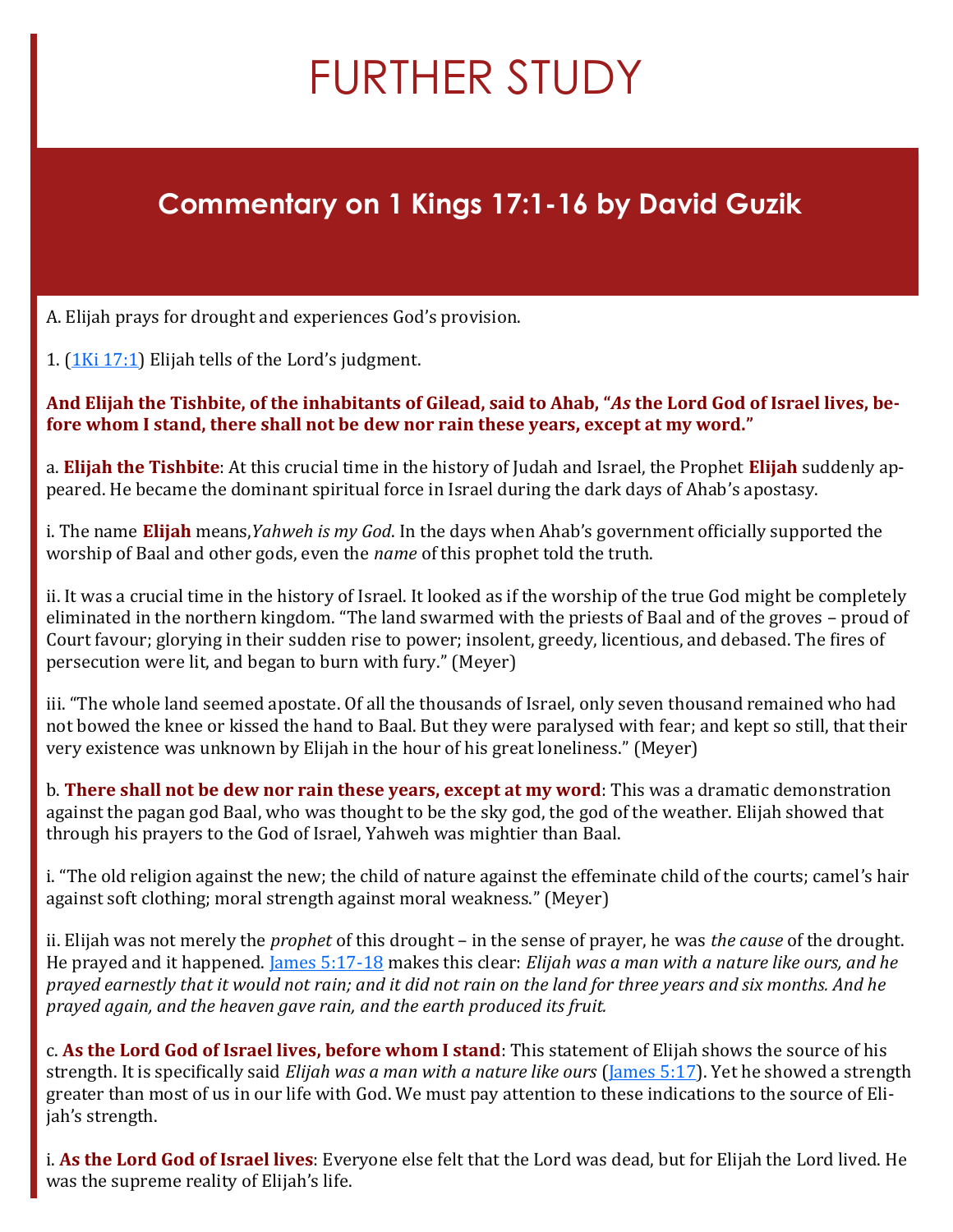ii. **Before whom I stand**: He stood in the presence of Ahab, but he was conscious of the presence of someone greater than any earthly king. Gabriel himself could not choose a higher title  $(Luke 1:19)$  $(Luke 1:19)$ .

2. ([1Ki 17:2](https://www.blueletterbible.org/kjv/1kings/17/2-5/s_308002)-5) Elijah escapes to Cherith.

**Then the word of the Lord came to him, saying, "Get away from here and turn eastward, and hide by the Brook Cherith, which flows into the Jordan. And it will be** *that* **you shall drink from the brook, and I have commanded the ravens to feed you there." So he went and did according to the word of the Lord, for he went and stayed by the Brook Cherith, which flows into the Jordan.**

a. **Get away from here and turn eastward, and hide by the Brook Cherith**: The drought announced by Elijah in the previous verse was a great threat to the northern kingdom of Israel and the reign of Ahab. Therefore his life was in danger, and God sent him to **the Brook Cherith** for his own safety.

i. God led Elijah one step at a time. He did not tell him to go to Cherith until he first delivered the message to Ahab. He did not tell him to go to Zarephath until the brook dried up at Cherith. God led Elijah by faith, one step at a time, and Elijah followed in faith.

ii. **Hide by the Brook Cherith**: Through this God taught Elijah the value of the *hidden* life. He had just become famous as an adversary of Ahab, so mighty that his prayers could stop the rain. At the moment of his newfound fame, God wanted Elijah to **hide** and be alone with God. "We must not be surprised, then, if sometimes our Father says: 'There, child, thou hast had enough of this hurry, and publicity, and excitement; get thee hence, and hide thyself by the brook – hide thyself in the Cherith of the sick chamber; or in the Cherith of disappointed hopes; or in the Cherith of bereavement; or in some solitude from which the crowds have ebbed away.' " (Meyer)

iii. "Elijah could not be alone, so long as he had God and himself to converse with. A good man is never less alone, than when alone." (Trapp)

b. **And it will be that you shall drink from the brook, and I have commanded the ravens to feed you there**: The escape to the Brook Cherith was for more than protection. It was also to train Elijah in dependence upon the Lord. In a season of drought, he had to trust that God could keep this brook flowing. He also had to accept food from **the ravens**, which were unclean animals.

i. The name **Cherith** comes from the ancient Hebrew root meaning, *to cut away, to cut up or off*. This shows that God had some cutting to do in the life of Elijah during this period.

ii. **I have commanded the ravens to feed you there**: There is an emphasis on the word **there**. God promised that the ravens would feed Elijah as he stayed at Cherith. Of course, theoretically the ravens could feed him anywhere – but God commanded that it be at Cherith. Elijah perhaps wanted to be somewhere else, or be preaching, or doing anything else. Yet God wanted him **there** and would provide for him **there**.

3.  $(1$ Ki 17:6) Elijah's provision.

#### **The ravens brought him bread and meat in the morning, and bread and meat in the evening; and he drank from the brook.**

a. **The ravens brought him bread and meat**: Every bit of food that came to Elijah came from the beak of an unclean animal. Elijah had to put away his traditional ideas of clean and unclean or he would die of starvation. Through this, God taught Elijah to emphasize the spirit of the law before the letter of the law.

i. Charles Spurgeon drew two points of application from this event, likening the food the ravens brought to spiritual food. First, he recognized that God may bring a good word to us through an unclean vessel, a spiritu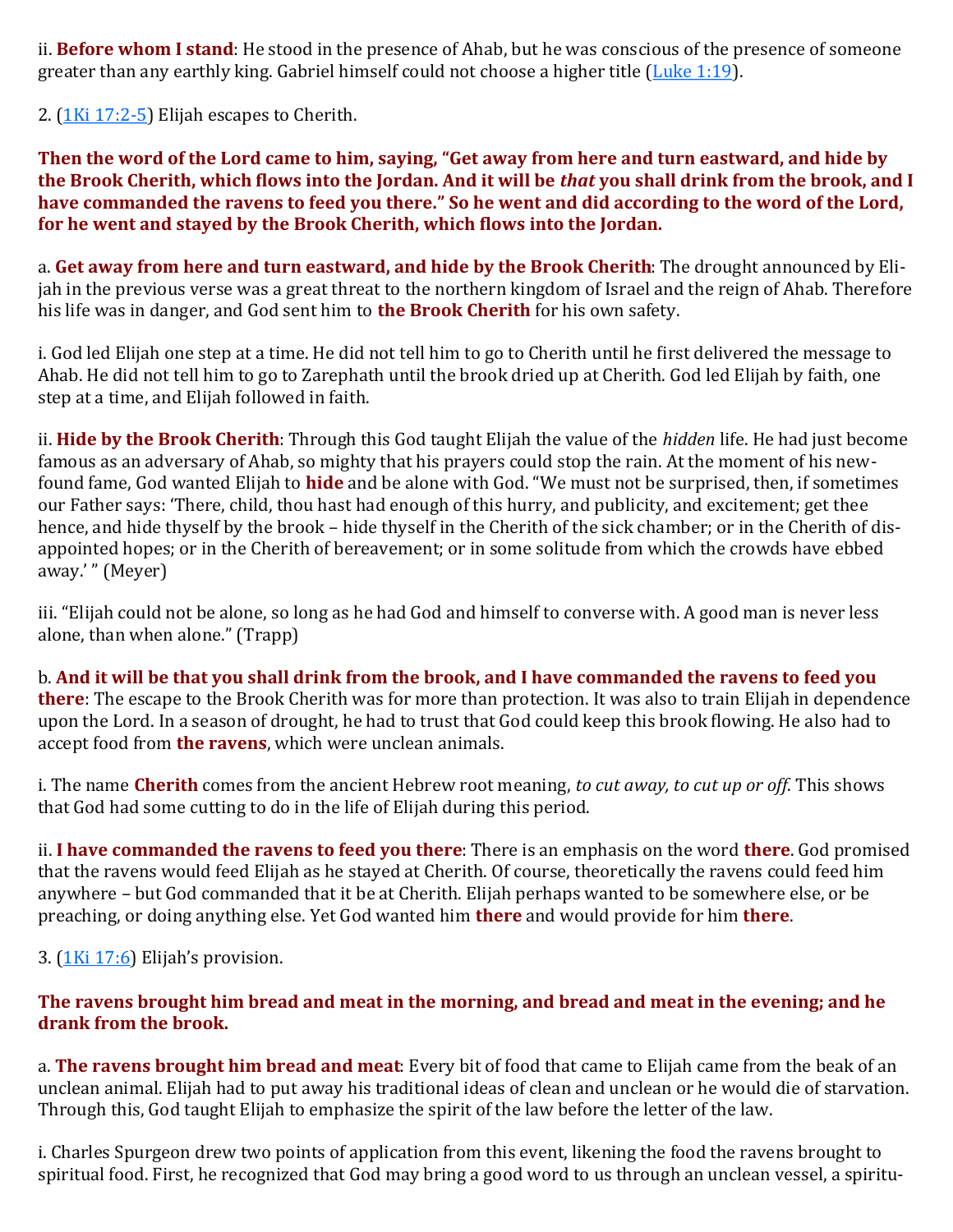ally unclean like a raven. Second, that one can bring spiritual food to others and still be unclean spiritually themselves. "But see, too, how possible it is for us to carry bread and meat to God's servants, and do, some good things for his church, and yet be ravens still!" (Spurgeon)

b. **Bread and meat in the morning, and bread and meat in the evening**: As faithfully has He provided manna for Israel in the wilderness, God provided for Elijah's needs. He came to trust more than ever in the miraculous provision of God.

i. "A little boy, having read this incident with his widowed mother on wintry night, as they sat in a fireless room, beside a bare table, asked her if he might set the door open for God's ravens to come in; he was so sure that they must be on their way. The burgomaster of that German town, passing by, was attracted by the sight of the open door, and entered, inquiring the cause. When he learnt the reason, he said, 'I will be God's raven'; and relieved their need then and afterwards." (Meyer)

4. ([1Ki 17:7\)](https://www.blueletterbible.org/kjv/1kings/17/7/s_308007) Elijah and the dry brook.

#### **And it happened after a while that the brook dried up, because there had been no rain in the land.**

a. **After a while that the brook dried up**: Elijah saw the flow of the brook slow down until it **dried up**. His source of water was gone.

i. "Ah, it is hard to sit beside a drying brook – much harder than to face the prophets of Baal on Carmel." (Meyer) Meyer also mentioned different kinds of drying brooks we might experience:

· The drying brook of popularity, ebbing away as from John the Baptist.

· The drying brook of health, sinking under a creeping paralysis, or a slow consumption.

· The drying brook of money, slowly dwindling before the demands of sickness, bad debts, or other people's extravagance.

· The drying brook of friendship, which for long has been diminishing, and threatens soon to cease.

ii. "Why does God let them dry? He wants to teach us not to trust in His gifts but in Himself. He wants to drain us of self, as He drained the apostles by ten days of waiting before Pentecost. He wants to loosen our roots ere He removes us to some other sphere of service and education. He wants to put in stronger contrast the river of throne-water that never dries." (Meyer)

b. **Because there had been no rain in the land**: This was the drought Elijah prayed for. He did not pray for rain to come again, even for his own survival. He kept the purpose of God first, even when it adversely affected him.

B. God provides for Elijah through a widow.

1.  $(1$ Ki 17:8-9) God calls Elijah to go to Zarephath.

#### **Then the word of the Lord came to him, saying, "Arise, go to Zarephath, which** *belongs* **to Sidon, and dwell there. See, I have commanded a widow there to provide for you."**

a. **Arise, go to Zarephath**: God led Elijah from the dry brook to a *Gentile* city. This was an unusual and challenging move for Elijah to make.

i. God kept transplanting Elijah: From home, to Jezreel, to Cherith, to Zarephath. This transplanting made him stronger and stronger.

ii. We should also remember that this was the general region that the wicked queen Jezebel was from. "Elijah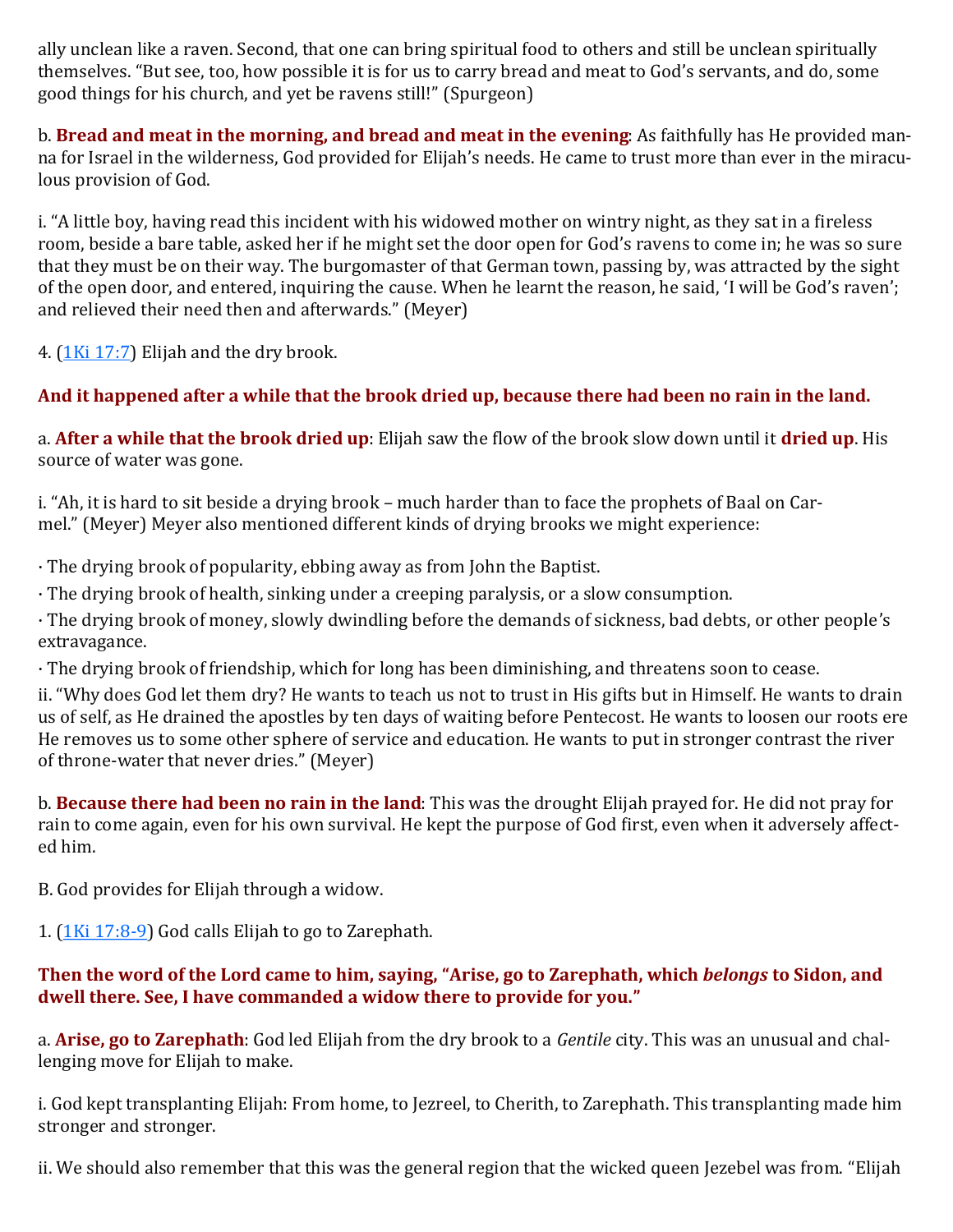was visiting enemy territory and showing the power of God in an area where Baal was worshipped, though ineffective through drought." (Wiseman)

b. **See, I have commanded a widow there to provide for you**: Widows were notorious for their poverty in the ancient world. God told Elijah to go to a Gentile widow and receive provision; it probably seemed to make more sense to wait beside a dry brook.

i. When He was rejected by His own people, Jesus used this example of Elijah's coming to the widow of Zarephath as an illustration of God's right to choose a people to Himself: *Then He said, "Assuredly, I say to you, no prophet is accepted in his own country. But I tell you truly, many widows were in Israel in the days of Elijah, when the heaven was shut up three years and six months, and there was a great famine throughout all the land; but to none of them was Elijah sent except to Zarephath, in the region of Sidon, to a woman who was a widow."* [\(Luke](https://www.blueletterbible.org/kjv/luke/4/24-26/s_977024)  [4:24](https://www.blueletterbible.org/kjv/luke/4/24-26/s_977024)-26)

2. ([1Ki 17:10](https://www.blueletterbible.org/kjv/1kings/17/10-11/s_308010)-11) Elijah addresses a widow.

**So he arose and went to Zarephath. And when he came to the gate of the city, indeed a widow** *was* **there gathering sticks. And he called to her and said, "Please bring me a little water in a cup, that I may drink." And as she was going to get** *it,* **he called to her and said, "Please bring me a morsel of bread in your hand."**

a. **Indeed a widow was there gathering sticks**: This showed that she was a poor woman, gathering meager scraps for firewood. Elijah perhaps thought that God would lead him to an unusual *rich* widow, but God led him to a poor Gentile widow.

i. "You learn this from the fact that she had not even firewood. Now, there was no reason why she should not have had that even in time of famine of bread, for there was no famine of wood, unless she had been extremely poor." (Spurgeon)

ii. God told Elijah [\(1 Kings 17:9\)](https://www.blueletterbible.org/kjv/1kings/17/9/s_308009) that He *commanded* a widow to feed the prophet. Yet this woman seemed unaware of the command. This shows how God's unseen hand often works. "She does not appear to have been at all aware that she was to feed a prophet. She went out that morning to gather sticks, not to meet a guest. She was thinking about feeding her son and herself upon the last cake; certainly she had no idea of sustaining a man of God out of that all but empty barrel of meal. Yet the Lord, who never lieth, spoke a solemn truth when he said, 'I have commanded a widow woman there.' He had so operated upon her mind that he had prepared her to obey the command when it did come by the lip of his servant the prophet." (Spurgeon)

b. **Please bring me a little water in a cup... Please bring me a morsel of bread in your hand**: Elijah boldly put this request in faith. Common sense and circumstances told him that the widow would not give so generously to a Jewish stranger, but faith made him ask.

i. "This was certainly putting the widow's faith to an extraordinary trial: to take and give to a stranger, of whom she knew nothing, the small pittance requisite to keep her child from perishing, was too much to be expected." (Clarke)

ii. God indeed chose this woman, but He chose her for more than a miracle. He chose her for *service*. "The choice of this woman, while it brought such blessedness to her, involved service. She was not elected merely to be saved in the famine, but to feed the prophet. She must be a woman of faith; she must make the little cake first, and afterwards she shall have the multiplication of the meal and of the oil. So the grace of God does not choose men to sleep and wake up in heaven, nor choose them to live in sin and find themselves absolved at the last; nor choose them to be idle and go about their own worldly business, and yet to win a reward at the last for which they never toiled. Ah, no! the sovereign electing grace of God chooses us to repentance, to faith, and afterwards to holiness of living, to Christian service, to zeal, to devotion." (Spurgeon)